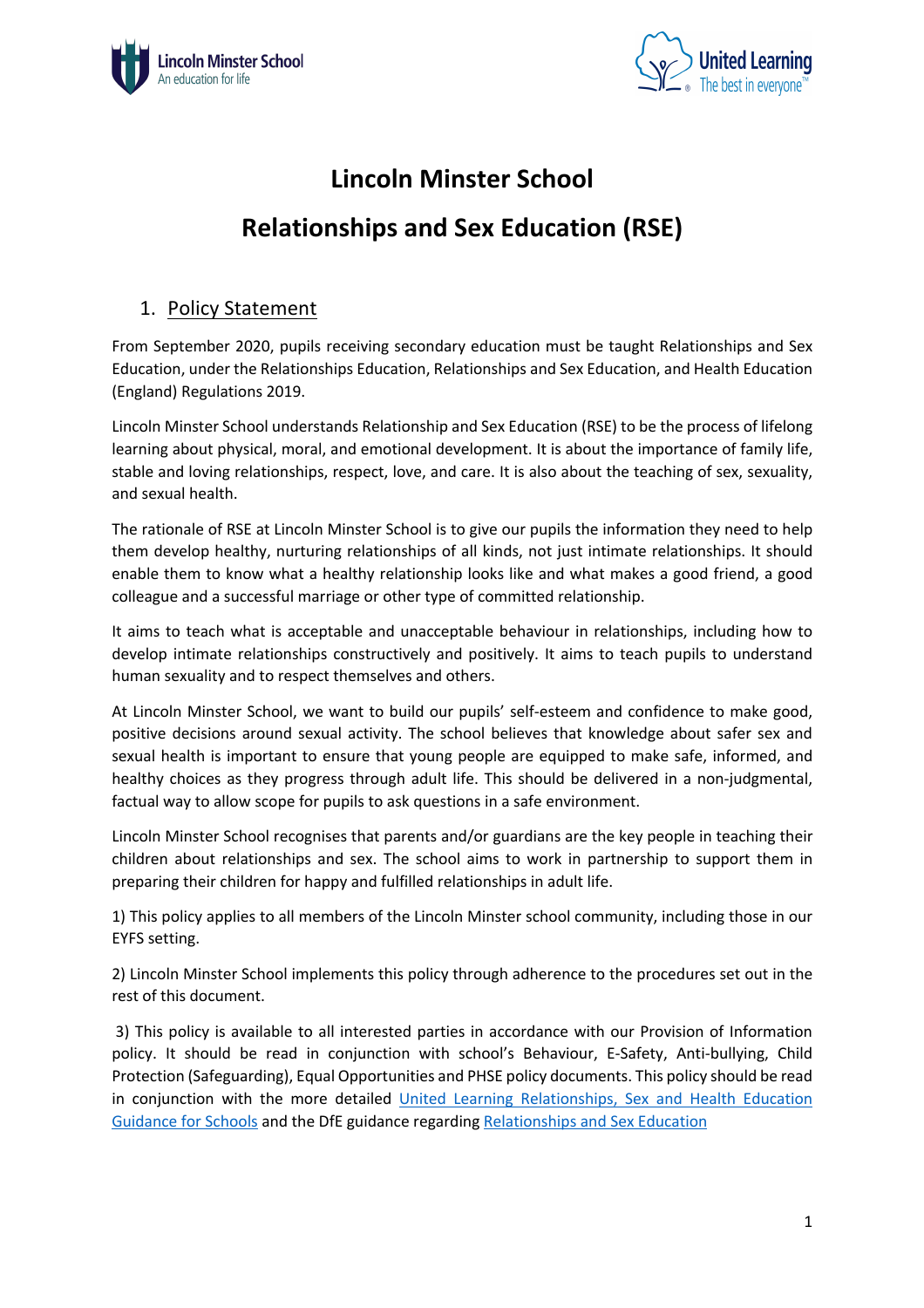



4) Lincoln Minster School is fully committed to ensuring that the application of this policy is nondiscriminatory in line with the UK Equality Act (2010). Further details are available in the school's Equal Opportunity policy document.

5) This policy is reviewed at least annually or as events or legislation changes require. The policy is reviewed by J Muir, Deputy Head Pastoral, M Burton (Head of the Preparatory School) and S Palmer (Head of Personal Development.) The next scheduled date for review is July 2022.

| <b>Reviewed by</b>       | J Muir; Deputy Head Pastoral<br>M Burton; Head of the Preparatory School<br>S Palmer; Head of PHSE |
|--------------------------|----------------------------------------------------------------------------------------------------|
| <b>Date</b>              | September 2021                                                                                     |
| <b>Reason for change</b> | Annual review                                                                                      |
| Next review date         | <b>July 2022</b>                                                                                   |

#### **Contents**

|    | 1. Policy Statement                                      | Page 1  |
|----|----------------------------------------------------------|---------|
|    | 2. Aims of RSE at Lincoln Minster School                 | Page 3  |
| 3. | <b>Equality</b>                                          | Page 3  |
| 4. | <b>RSE and SEND provision</b>                            | Page 4  |
|    | 5. LGBT+                                                 | Page 4  |
|    | 6. Roles and Responsibilities                            | Page 4  |
| 7. | Legislation (statutory regulation and guidance)          | Page 4  |
|    | 8. Safe and Effective Practice                           | Page 5  |
|    | 9. Safeguarding                                          | Page 6  |
|    | 10. Engaging stakeholders                                | Page 6  |
|    | 11. Governors                                            | Page 7  |
|    | 12. RSE Teaching and Learning Objectives - Prep School   | Page 7  |
|    | 13. RSE Teaching and Learning Objectives - Senior School | Page 9  |
|    | 14. Monitoring, Reporting and Evaluation                 | Page 12 |
|    | 15. Complaints                                           | Page 12 |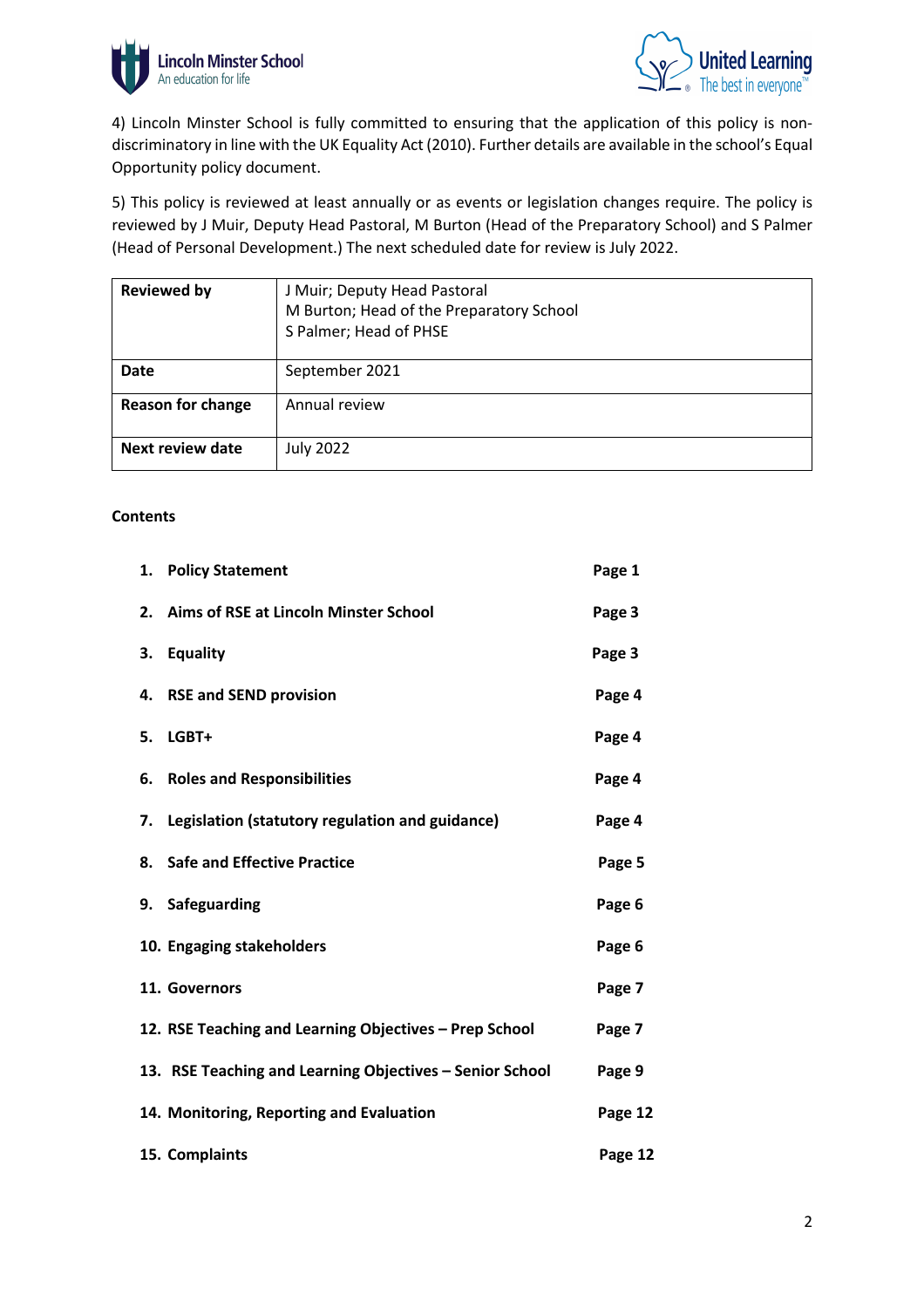



## 2. Aims of RSE at Lincoln Minster School

Its objective is to enable pupils to learn about:

- (i) families and people who care for them, including the nature of marriage and civil partnership and their importance for family life and the bringing up of children,
- (ii) forming and maintaining caring relationships,
- (iii) the characteristics of healthy and respectful relationships, including online,
- (iv) how relationships may affect physical and mental health and wellbeing, and how to ensure they are safe, and
- (v) intimate and sexual relationships, including sexual health.

Relationships and sex education will only use teaching and materials which are appropriate to the age of the pupils receiving it, with consideration given to the religious background.

Sex education is not compulsory in primary schools. However, United Learning have made the decision that all its primary schools should teach sex education to ensure children are suitably prepared for transition to senior school. As such, the sex education taught in the Prep school will be appropriately tailored to the age, physical, and emotional maturity of the pupils. Particular focus will be given to the delivery of sex education in Year 6, ensuring pupils are well prepared for their transition to senior school. With this in mind, the Head of PHSE will consult with parents of Year 6 pupils during their final year at Prep, about the detailed content of what will be taught, including offering parents support in talking to their child about sex education and how to link this to what is being taught in schools.

# 3. Equality

Schools are required to comply with the relevant requirements of the Equality Act 2010. Under the provisions of that Act schools must not unlawfully discriminate against pupils because of their age, sex, race, disability, religion or belief, gender reassignment, pregnancy or maternity, marriage or civil partnership, or sexual orientation.

Schools must also make reasonable adjustments to alleviate disadvantage and be mindful of the SEND Code of Practice when planning for the provision of RSE. The School can take positive action where it can be shown that it is proportionate to deal with disadvantages affecting one group because of a protected characteristic. For example, the School could take positive action to support LGBT+Q+ pupils if there was evidence, they were disproportionally being subjected to bullying, abuse, or harassment. The School shall seek to be aware of contemporary issues such as 'everyday sexism', misogyny, homophobia and gender stereotypes and will take positive action to build a culture where these are not tolerated, and any occurrences are identified and tackled, and pupils know where to go for support.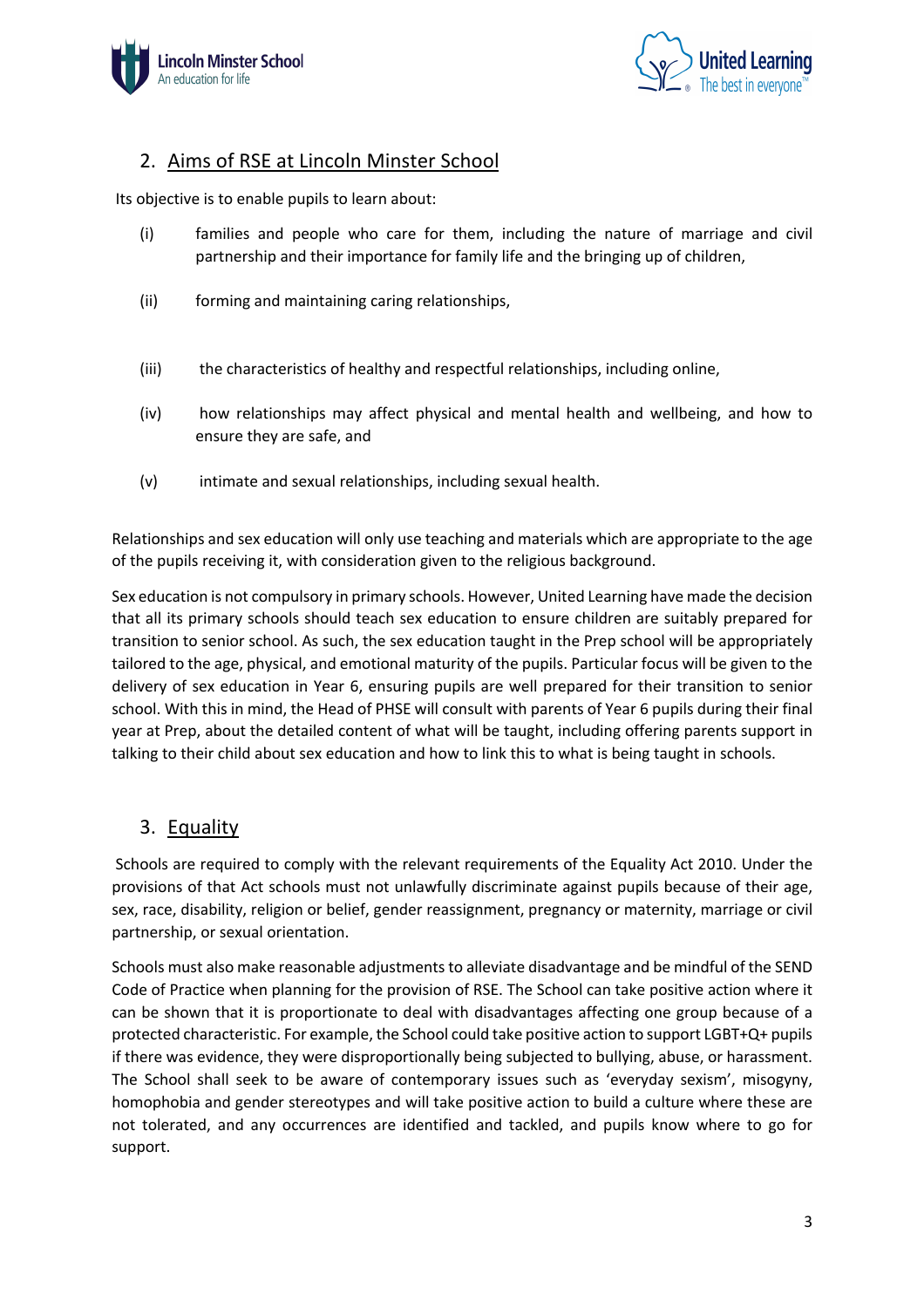



## 4. RSE and SEND provision

The School will ensure that RSE is accessible for all its pupils. Quality teaching that is differentiated and personalised will be the starting point to ensure accessibility. The School will be mindful of preparing for 'adulthood outcomes' as set out in the SEND code of practice when teaching RSE to those with SEND. The School is aware that some pupils are more vulnerable to exploitation, bullying and other issues due to their SEND. Such factors will be taken into consideration in the delivery of RSE.

# 5. Lesbian, Gay, Bisexual and Transgender (LGBT+)

In teaching RSE, Lincoln Minster School will ensure that the needs of all pupils are appropriately met and that all pupils understand the importance of equality and respect. The School will ensure that teaching is sensitive and age-appropriate and will fully integrate discussion of LGBT+ issues into all relevant parts of the broader RSE curriculum. RSE will be fully inclusive and relevant to those who identify as LGBT+.

## 6. Roles and Responsibilities

The Head of PHSE, Sam Palmer, is responsible for the implementation of the RSE Policy, alongside the Deputy Head Pastoral, Jenny Muir and Head of Preparatory School, Mark Burton and for the development and review of the policy.

RSE is delivered through the PHSE program, with a certain amount of RSE content taught by the Science department as part of their KS3 Biology modules. However, Lincoln Minster School believes that teachers of all subjects can make valuable contributions to the delivery of RSE. The Head of PHSE is responsible for ensuring that all teachers who deliver RSE are appropriately supported. Further internal support or external training may also be offered.

# 7. Legislation (statutory regulation and guidance)

The Relationships Education, Relationships and Sex Education (England) Regulations 2019 states that pupils receiving secondary education must be taught RSE and Health Education from September 2020. The guidance gives schools freedom to deliver the content set out in the guidance in the context of a broad and balanced curriculum. At Lincoln Minster School, the School has chosen to deliver RSE mainly as part of a timetabled Personal Development program supplemented with various talks and activities. The Personal Development policy and associated Schemes of Work highlight the relevant content throughout the school. This policy is also informed by PSHE Association Guidance, specifically 'Writing Your School's Relationships and Sex Education (RSE) Policy' (2018). The School will also consider the PSHE association's toolkits and resources as it develops its RSE content. Further guidance was taken from the Sex Education Forum, especially their 'Whole School Approach RSE Audit Tool' and their various teaching resources.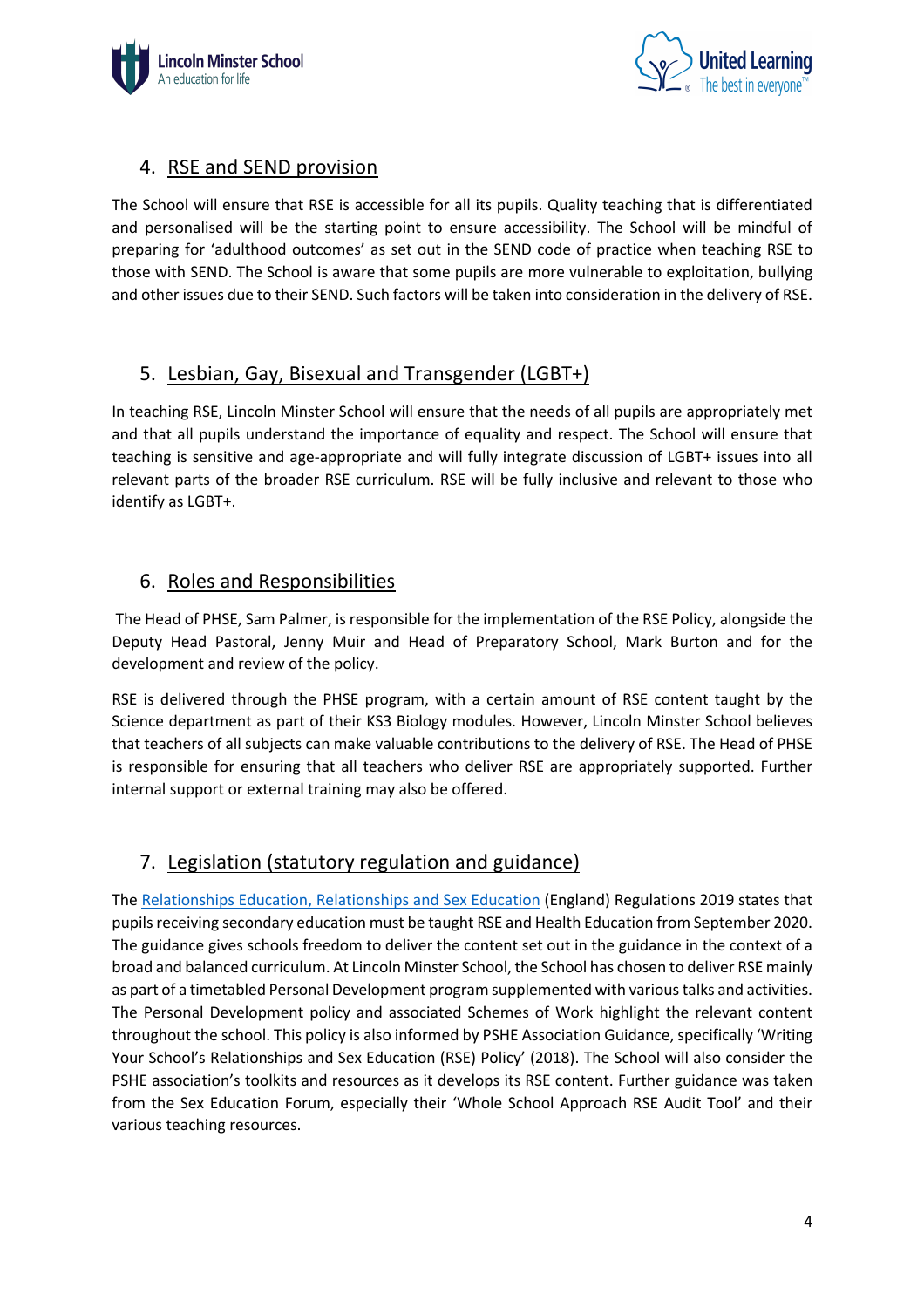



#### Supporting Documents -

• Keeping Children Safe in Education (2021 update, statutory guidance)

• Behaviour and Discipline in Schools (DfE guidance for schools, 2016, updated 2020 including advice for appropriate behaviour between pupils)

- Equality Act 2010
- SEND code of practice: 0 to 25 years (Updated 2020, statutory guidance)
- **Alternative Provision** (DfE update 2016, statutory guidance)
- Promoting Children's and Young People's Mental Health and Wellbeing (DfE guidance, 2021)
- Preventing and Tackling Bullying (DfE advice for schools, including advice on cyberbullying, 2017)

• Sexual violence and sexual harassment between children in schools (DfE 2017 advice for schools, updated 2021)

• The Equality and Human Rights Commission Advice and Guidance (provides advice on avoiding discrimination in a variety of educational contexts)

• Promoting Fundamental British Values as part of SMSC in schools(DfE 2014 guidance for maintained schools on promoting basic important British values as part of pupils' spiritual, moral, social, and cultural (SMSC)

• SMSC requirements for independent schools (guidance for independent schools on how they should support pupils' spiritual, moral, social, and cultural development)

## 8. Safe and Effective Practice

The School recognizes that for RSE to be safe and effective, certain 'ground rules' need to be understood by all those who take part. At the start of each section of RSE teaching, teachers and pupils will discuss these ground rules, which are likely to include:

• An agreement on how potentially sensitive questions can be asked; this is likely to include a mechanism for asking questions anonymously or an opportunity to ask the teacher privately as opposed to in front of the rest of the group.

• Discussion of privacy and the importance of being able to talk frankly in the session without fear of discussions being repeated outside the room without due cause.

• How teachers will respond if anyone shares anything they consider to be concerning, particularly any issues of a safeguarding nature.

• The promotion of 'distancing techniques' that encourage pupils not to personalise their questions or discussions. Teachers should bring any non-urgent issues for discussion to the appropriate form tutor. Any urgent and/or safeguarding issues should be immediately reported to the Designated Safeguarding Lead or one of the Deputy Designated Safeguarding Leads in line with the School's Safeguarding and Child Protection Policy (see below).

The curriculum content will be delivered in a non-judgemental, factual way.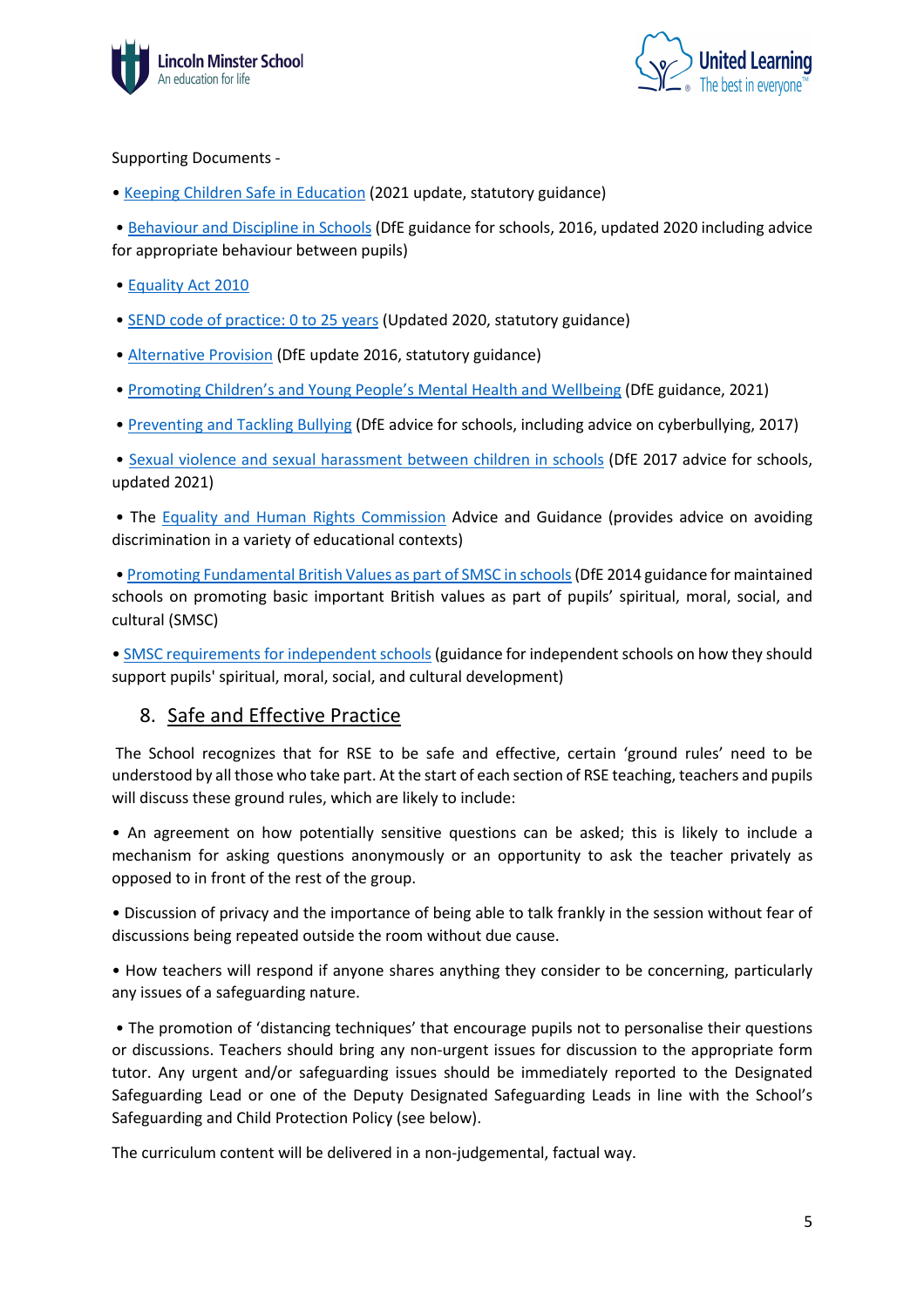



# 9. Safeguarding

Teachers are aware that effective RSE, which brings an understanding of what is and what is not appropriate in a relationship, can lead to a disclosure of a child protection issue. When such concerns are raised, teachers will follow the normal child protection and safeguarding procedures in immediately discussing these concerns with the Designated Safeguarding Lead or one of the Deputy Designated Safeguarding Leads. Ordinarily visitors will be discouraged from observing RSE lessons. Observations will be undertaken by the Head of PHSE to ensure consistency of teaching and the safety of pupils. Where visiting speakers are invited to deliver aspects of the RSE curriculum, testimonials will be sought from other schools and the Head of PHSE will brief them in advance regarding the School's safeguarding procedures. Visiting speakers will always be accompanied by a member of Lincoln Minster School staff when delivering RSE content. All visiting speakers are logged on the 'Visiting Speakers Register', which sits at Reception.

# 10. Engaging Stakeholders

Lincoln Minster School is committed to working closely with parents, guardians, and carers to deliver high quality, meaningful RSE which prepares their son/daughter to have happy and healthy relationships now and in adult life. The School recognises that parents, guardians, and carers have the final decisions about their son/daughter's sex education: parents have the right to withdraw their child from some or all of the sex education at Lincoln Minster School.

If parents have any queries or wish to withdraw their son/daughter from RSE, they should contact their son/daughter's form tutor in the first instance. The following process would then take place:

. The Head of the Preparatory School will automatically grant a request to withdraw a Prep pupil from sex education, other than as part of the science curriculum.

▪ In the case of a request for a Senior School pupil, all requests of parents for their child to be withdrawn from some or all of Sex education delivered as part of the statutory RSE should be made in writing to the Headmistress. The Head of PSHE would then discuss with the parent (and, if appropriate, the pupil) to ensure their wishes are understood and to clarify the nature and purpose of the curriculum and the content that will be covered. The Head of PHSE would be supported by the Deputy Head, Pastoral if necessary.

. The Head of PHSE would discuss with the parent the benefits of the pupil receiving this important education and any detrimental effects that withdrawal might have on the pupil, including social or emotional effects of being excluded as well as the likelihood of the pupil hearing from their peers what was covered (and having that content channelled through a pupil's voice rather than a teacher's).

▪ Once those discussions have taken place, except in exceptional circumstances (e.g. safeguarding concerns), the school would respect the parents' request to withdraw the pupil, up to and until three terms before the pupil turns 16. After that point, if the pupil wishes to receive sex education rather than be withdrawn, the school should make arrangements to provide the pupil with sex education during one of those terms.

▪ For most pupils with SEND, their SEND should not be a consideration in deciding whether to grant a parental request. However, there may be exceptional circumstances where the Head of PHSE will want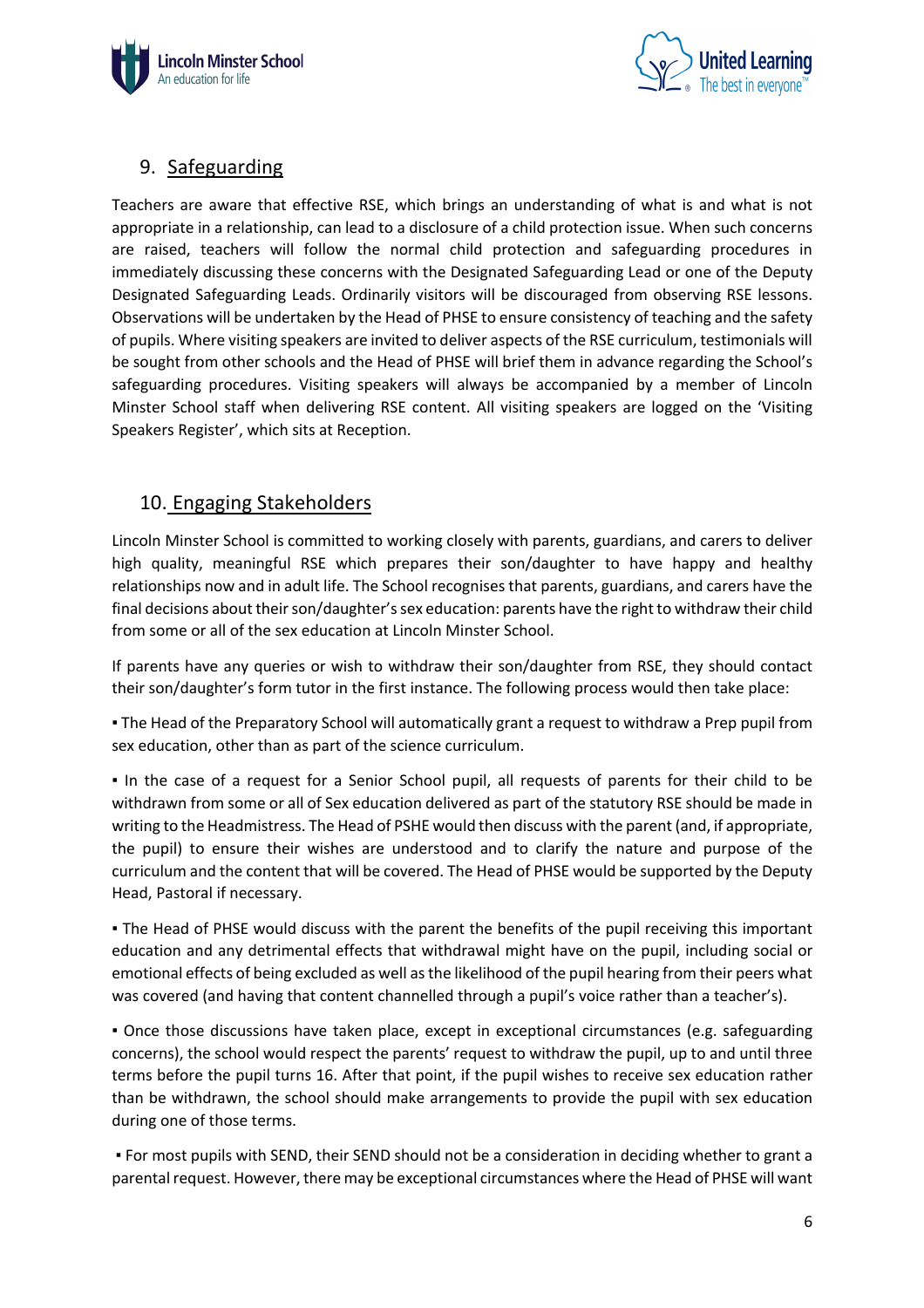



to take a pupil's SEND into account when making this decision and this would be done with support from the appropriate SENDCO.

When pupils are withdrawn from Sex Education, alternative arrangements will be made for these pupils which will ordinarily involve private study. The right to withdraw from lessons relates only to sex education, and not to the teaching of the biological aspects of human growth and reproduction.

There is no right to withdraw from the Relationships aspect of RSE as the government believes the contents of these subjects – such as family, friendship, safety (including online) – are important for all children to be taught. The School will inform parents, guardians, and carers about when RSE is delivered to their children. In addition, information on the RSE curriculum is available within the PSHE Policy and Schemes of Work.

#### 11. Governors

Department for Education guidance makes specific requests of Governors, alongside fulfilling their broader, legal obligations. Governors are required to ensure that:

- all pupils make progress in achieving the expected educational outcomes
- RSE is well led, effectively managed, and well planned
- the quality of provision is subject to regular and effective self-evaluation
- teaching is delivered in ways that are accessible to all pupils with SEND

• clear information is provided for parents on the subject content and the right to request that their child is withdrawn

• RSE is well-resourced, staffed and timetabled in a way that ensures that the School can fulfil its legal obligations

The School will enable Governors to fulfil these responsibilities by providing information about the delivery of RSE in regular reports (the termly Education and Welfare Report) to Governors. The Governors will review and agree this policy on behalf of the Governing Body annually.

## 12. RSE Teaching and Learning objectives- Preparatory School

Relationship Education taught in the Preparatory School focuses on the fundamental building blocks and characteristics of positive relationships, with particular reference to friendships, family relationships and relationships with other peers and adults. Intrinsic qualities and behaviours such as kindness, consideration and respect, honesty and truthfulness, resilience, and integrity are also covered.

Sex education at the Preparatory school supports pupils' ongoing emotional and physical development. The learning objectives ensure that both boys and girls are prepared for the changes that adolescence brings and – drawing on knowledge of the human life cycle set out in the national curriculum for science - how a baby is conceived and born.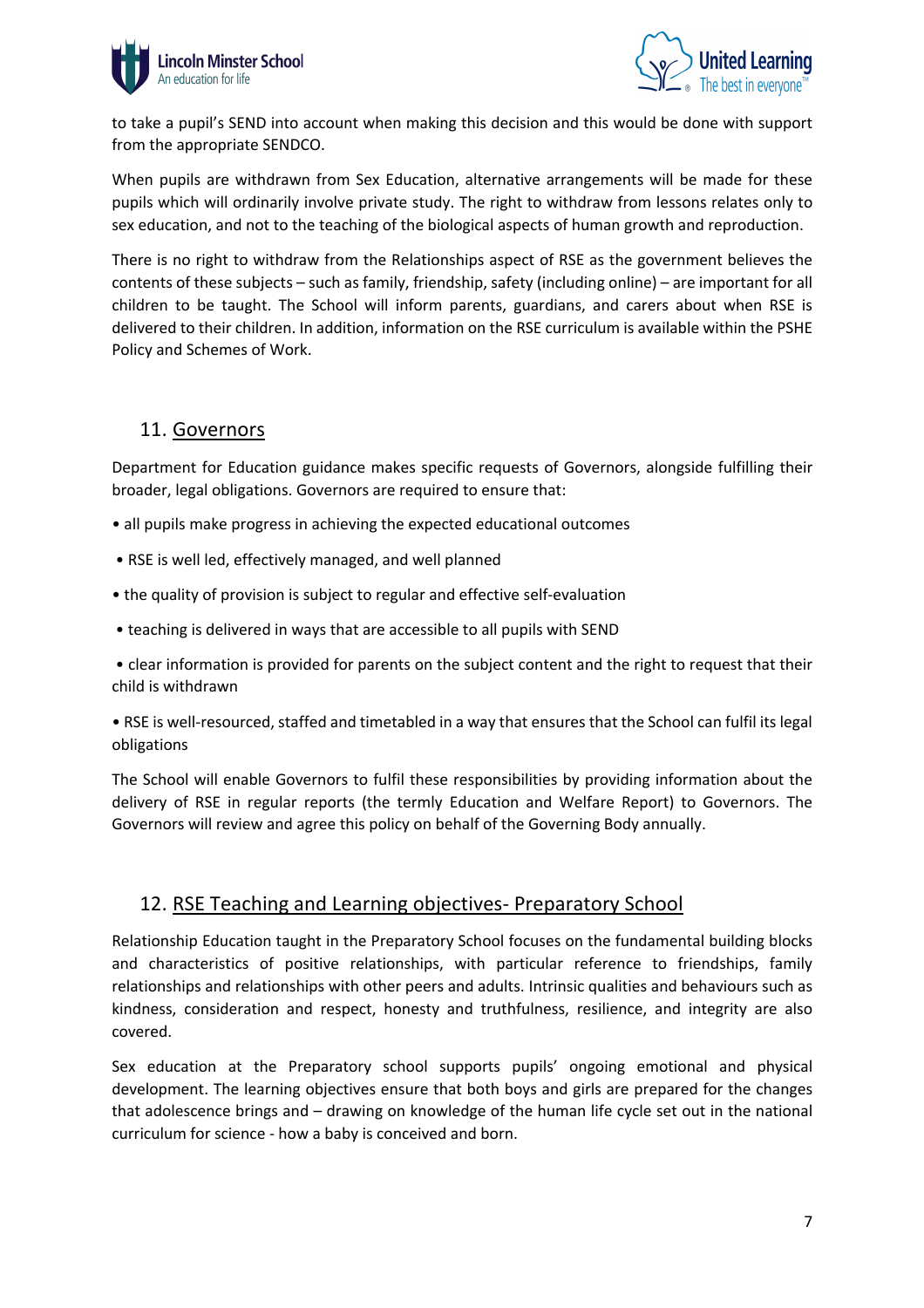



#### **By the end of Year 6:**

| <b>Families and</b>                | Pupils should know:                                                                                                                                                                                                                                                                                                                                                                                                                                                                                                                                                                                                                                                                                                                                                                                                                                                                                                                                                                                        |
|------------------------------------|------------------------------------------------------------------------------------------------------------------------------------------------------------------------------------------------------------------------------------------------------------------------------------------------------------------------------------------------------------------------------------------------------------------------------------------------------------------------------------------------------------------------------------------------------------------------------------------------------------------------------------------------------------------------------------------------------------------------------------------------------------------------------------------------------------------------------------------------------------------------------------------------------------------------------------------------------------------------------------------------------------|
| people who care                    | That families are important for children growing up because they can give                                                                                                                                                                                                                                                                                                                                                                                                                                                                                                                                                                                                                                                                                                                                                                                                                                                                                                                                  |
| for me                             | love, security and stability.                                                                                                                                                                                                                                                                                                                                                                                                                                                                                                                                                                                                                                                                                                                                                                                                                                                                                                                                                                              |
|                                    | The characteristics of healthy family life, commitment to each other,<br>including in times of difficulty, protection and care for children and other<br>family members, the importance of spending time together and sharing<br>each other's lives.<br>That other families, either in school or in the wider world, sometimes look<br>different from their family, but that they should respect those differences<br>and know that other children's families are also characterised by love and<br>care for them.<br>That stable, caring relationships, which may be of different types, are at the<br>٠<br>heart of happy families, and are important for children's security as they<br>grow up.<br>That marriage/civil partnership represents a formal and legally recognised<br>commitment of two people to each other which is intended to be lifelong.<br>How to recognise if family relationships are making them feel unhappy or<br>unsafe, and how to seek help or advice from others if needed. |
|                                    |                                                                                                                                                                                                                                                                                                                                                                                                                                                                                                                                                                                                                                                                                                                                                                                                                                                                                                                                                                                                            |
| <b>Caring</b>                      | Pupils should know:                                                                                                                                                                                                                                                                                                                                                                                                                                                                                                                                                                                                                                                                                                                                                                                                                                                                                                                                                                                        |
| <b>Friendships</b>                 | How important friendships are in making us feel happy and secure, and how<br>people choose and make friends.                                                                                                                                                                                                                                                                                                                                                                                                                                                                                                                                                                                                                                                                                                                                                                                                                                                                                               |
|                                    | The characteristics of friendships, including mutual respect, truthfulness,<br>٠                                                                                                                                                                                                                                                                                                                                                                                                                                                                                                                                                                                                                                                                                                                                                                                                                                                                                                                           |
|                                    | trustworthiness, loyalty, trust, sharing interests and experiences and support                                                                                                                                                                                                                                                                                                                                                                                                                                                                                                                                                                                                                                                                                                                                                                                                                                                                                                                             |
|                                    | with problems and difficulties.                                                                                                                                                                                                                                                                                                                                                                                                                                                                                                                                                                                                                                                                                                                                                                                                                                                                                                                                                                            |
|                                    | That healthy friendships are positive and welcoming towards others, and do<br>٠                                                                                                                                                                                                                                                                                                                                                                                                                                                                                                                                                                                                                                                                                                                                                                                                                                                                                                                            |
|                                    | not make others feel lonely or excluded.                                                                                                                                                                                                                                                                                                                                                                                                                                                                                                                                                                                                                                                                                                                                                                                                                                                                                                                                                                   |
|                                    | That most friendships have ups and downs, and that these can often be<br>٠                                                                                                                                                                                                                                                                                                                                                                                                                                                                                                                                                                                                                                                                                                                                                                                                                                                                                                                                 |
|                                    | worked through so that the friendship is repaired or even strengthened, and                                                                                                                                                                                                                                                                                                                                                                                                                                                                                                                                                                                                                                                                                                                                                                                                                                                                                                                                |
|                                    | that resorting to violence is never right.                                                                                                                                                                                                                                                                                                                                                                                                                                                                                                                                                                                                                                                                                                                                                                                                                                                                                                                                                                 |
|                                    | How to recognise who to trust and who not to trust, how to judge when a<br>٠                                                                                                                                                                                                                                                                                                                                                                                                                                                                                                                                                                                                                                                                                                                                                                                                                                                                                                                               |
|                                    | friendship is making them feel unhappy or uncomfortable, how to manage                                                                                                                                                                                                                                                                                                                                                                                                                                                                                                                                                                                                                                                                                                                                                                                                                                                                                                                                     |
|                                    | these situations and how to seek help or advice from others, if needed.                                                                                                                                                                                                                                                                                                                                                                                                                                                                                                                                                                                                                                                                                                                                                                                                                                                                                                                                    |
|                                    |                                                                                                                                                                                                                                                                                                                                                                                                                                                                                                                                                                                                                                                                                                                                                                                                                                                                                                                                                                                                            |
| <b>Respectful</b><br>relationships | Pupils should know:                                                                                                                                                                                                                                                                                                                                                                                                                                                                                                                                                                                                                                                                                                                                                                                                                                                                                                                                                                                        |
|                                    | The importance of respecting others, even when they are very different from<br>them (for example, physically, in character, personality or backgrounds), or                                                                                                                                                                                                                                                                                                                                                                                                                                                                                                                                                                                                                                                                                                                                                                                                                                                |
|                                    | make different choices or have different preferences or beliefs.                                                                                                                                                                                                                                                                                                                                                                                                                                                                                                                                                                                                                                                                                                                                                                                                                                                                                                                                           |
|                                    | Practical steps they can take in a range of different contexts to improve or<br>٠                                                                                                                                                                                                                                                                                                                                                                                                                                                                                                                                                                                                                                                                                                                                                                                                                                                                                                                          |
|                                    | support respectful relationships.                                                                                                                                                                                                                                                                                                                                                                                                                                                                                                                                                                                                                                                                                                                                                                                                                                                                                                                                                                          |
|                                    | The conventions of courtesy and manners.<br>٠                                                                                                                                                                                                                                                                                                                                                                                                                                                                                                                                                                                                                                                                                                                                                                                                                                                                                                                                                              |
|                                    | The importance of self-respect and how this links to their own happiness.<br>٠                                                                                                                                                                                                                                                                                                                                                                                                                                                                                                                                                                                                                                                                                                                                                                                                                                                                                                                             |
|                                    | That in school and in wider society they can expect to be treated with respect<br>٠                                                                                                                                                                                                                                                                                                                                                                                                                                                                                                                                                                                                                                                                                                                                                                                                                                                                                                                        |
|                                    | by others, and that in turn they should show due respect to others, including                                                                                                                                                                                                                                                                                                                                                                                                                                                                                                                                                                                                                                                                                                                                                                                                                                                                                                                              |
|                                    | those in positions of authority.                                                                                                                                                                                                                                                                                                                                                                                                                                                                                                                                                                                                                                                                                                                                                                                                                                                                                                                                                                           |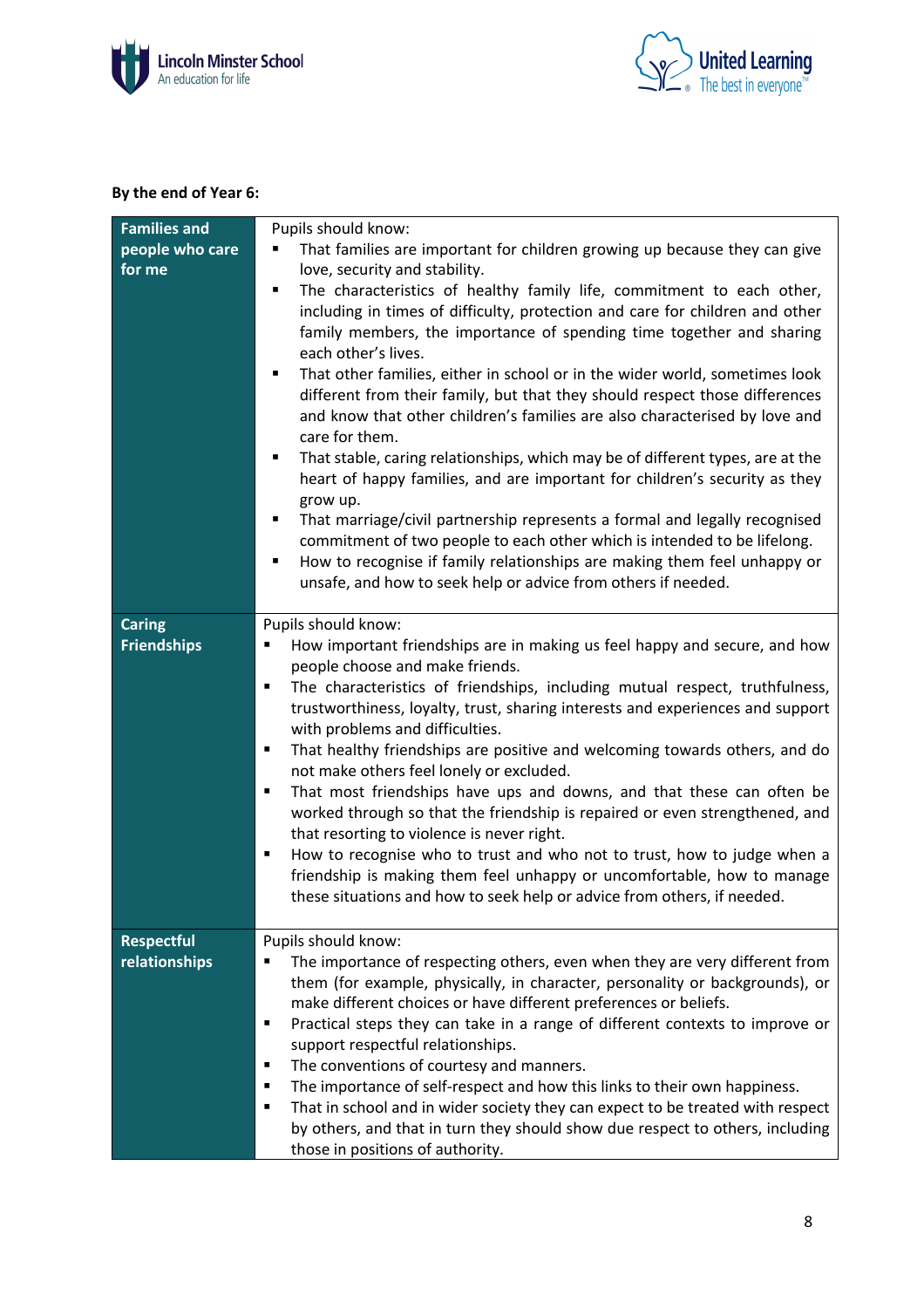



|                                | About different types of bullying (including cyberbullying), the impact of<br>bullying, responsibilities of bystanders (primarily reporting bullying to an<br>adult) and how to get help.<br>What a stereotype is, and how stereotypes can be unfair, negative, or<br>٠<br>destructive.<br>The importance of permission-seeking and giving in relationships with friends,<br>$\blacksquare$<br>peers, and adults.                                                                                                                                                                                                                                                                                                                                                                                                                                                                                                                                                                                                   |
|--------------------------------|---------------------------------------------------------------------------------------------------------------------------------------------------------------------------------------------------------------------------------------------------------------------------------------------------------------------------------------------------------------------------------------------------------------------------------------------------------------------------------------------------------------------------------------------------------------------------------------------------------------------------------------------------------------------------------------------------------------------------------------------------------------------------------------------------------------------------------------------------------------------------------------------------------------------------------------------------------------------------------------------------------------------|
| <b>Online</b><br>relationships | Pupils should know:<br>That people sometimes behave differently online, including by pretending to<br>be someone they are not.<br>That the same principles apply to online relationships as to face-to-face<br>٠<br>relationships, including the importance of respect for others online including<br>when we are anonymous.<br>The rules and principles for keeping safe online, how to recognise risks,<br>٠<br>harmful content and contact, and how to report them.<br>How to critically consider their online friendships and sources of information<br>٠<br>including awareness of the risks associated with people they have never met.<br>How information and data is shared and used online.<br>٠                                                                                                                                                                                                                                                                                                           |
| <b>Being safe</b>              | Pupils should know:<br>What sorts of boundaries are appropriate in friendships with peers and others<br>٠<br>(including in a digital context).<br>About the concept of privacy and the implications of it for both children and<br>٠<br>adults; including that it is not always right to keep secrets if they relate to being<br>safe.<br>That each person's body belongs to them, and the differences between<br>٠<br>appropriate and inappropriate or unsafe physical, and other, contact.<br>How to respond safely and appropriately to adults (in all contexts, including<br>٠<br>online) they may encounter who they do not know.<br>How to recognise and report feelings of being unsafe or feeling bad about any<br>$\blacksquare$<br>adult.<br>How to ask for advice or help for self and for others, and to keep trying until<br>٠<br>they are heard, including having the vocabulary and confidence to report<br>concerns or abuse.<br>Where to get advice from e.g. family, school and/or other sources. |

## 13. RSE Teaching and Learning Objectives: Senior School:

RSE at the Senior School builds upon on the foundation of RSE taught in the Prep School. It focuses on giving pupils the information they need to develop safe, healthy, nurturing relationships of all kinds: supportive family relationships, good friendships, good colleagues, successful marriages or civil partnerships or other types of committed relationship. It also covers contraception, sexual health, developing intimate relationships and resisting pressure to, and not applying pressure to, have sex.

In addition, there is a strong focus with delivery of RSE at the Senior School on the importance of selfrespect and respect of others. This includes the reasons for delaying sexual activity, alongside supporting people to develop safe, fulfilling, and healthy sexual relationships (regardless of sexual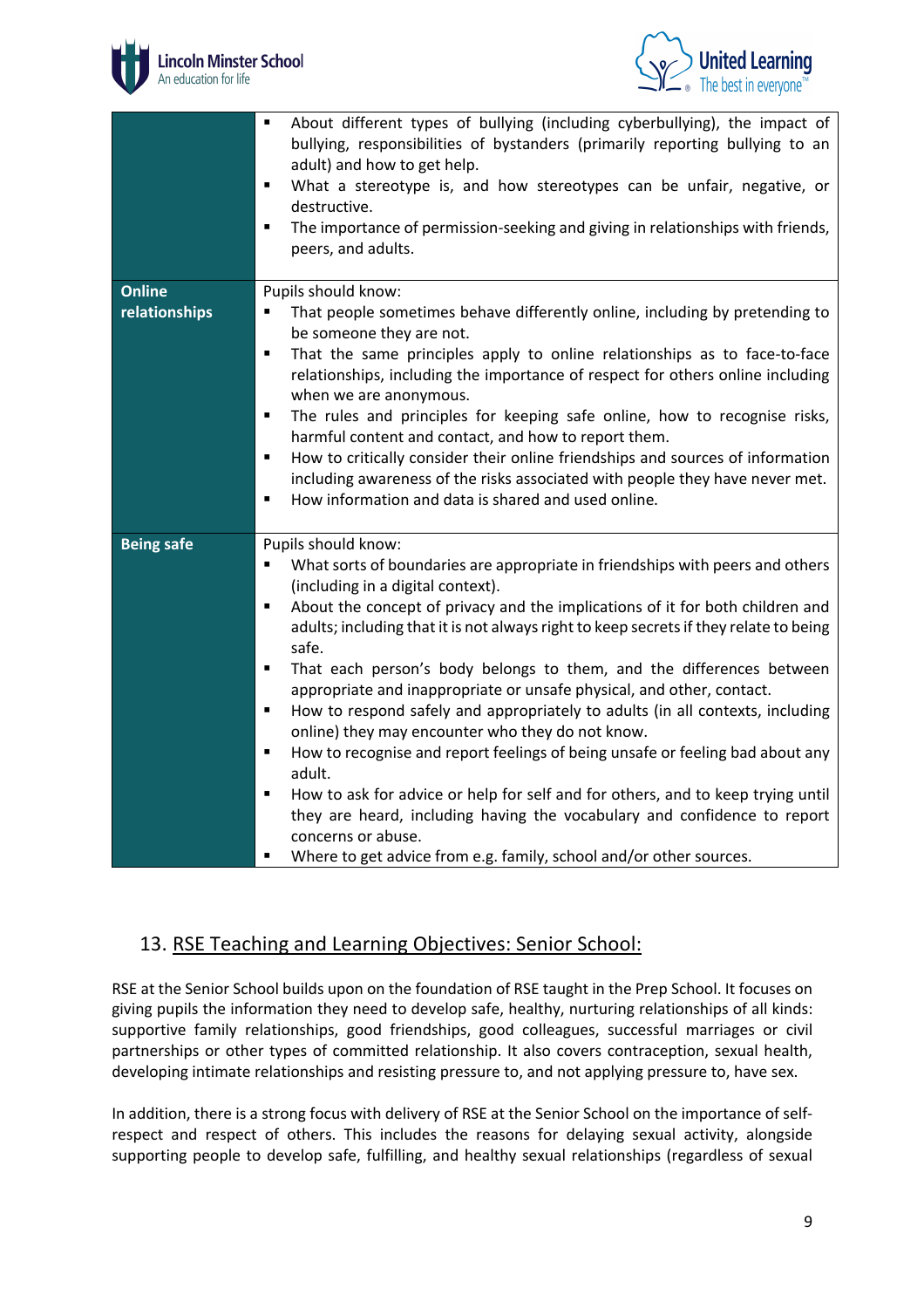



orientation) at the appropriate time. Pupil should feel they can ask questions in a safe environment, and the school has mechanisms in place to allow pupils to raise issues, anonymously if needed.

#### **By the end of Year 11:**

| <b>Families</b>                                                | Pupils should know:                                                                                                                                                                                                                                                                                                                                                                                                                                                                                                                                                                                                                                                                                                                                                                                                                                                                                                                                                                                                                                                                                                                                                                                                                                                                                                                                                                                                               |
|----------------------------------------------------------------|-----------------------------------------------------------------------------------------------------------------------------------------------------------------------------------------------------------------------------------------------------------------------------------------------------------------------------------------------------------------------------------------------------------------------------------------------------------------------------------------------------------------------------------------------------------------------------------------------------------------------------------------------------------------------------------------------------------------------------------------------------------------------------------------------------------------------------------------------------------------------------------------------------------------------------------------------------------------------------------------------------------------------------------------------------------------------------------------------------------------------------------------------------------------------------------------------------------------------------------------------------------------------------------------------------------------------------------------------------------------------------------------------------------------------------------|
|                                                                | That there are different types of committed, stable relationships.<br>٠<br>How these relationships might contribute to human happiness and their<br>Ξ<br>importance for bringing up children.<br>What marriage and civil partnerships are, including their legal status e.g. that<br>٠<br>marriage and civil partnerships carry legal rights and protections not available<br>to couples who are cohabiting or who have married, for example, in an<br>unregistered religious ceremony.<br>Why marriage is an important relationship choice for many couples and why it<br>٠                                                                                                                                                                                                                                                                                                                                                                                                                                                                                                                                                                                                                                                                                                                                                                                                                                                      |
|                                                                | must be freely entered into.<br>The characteristics and legal status of other types of long-term relationships.<br>٠<br>The roles and responsibilities of parents with respect to the raising of children.<br>٠<br>How to: determine whether peers, adults or sources of information are<br>٠<br>trustworthy, judge when a family, friend, intimate or other relationship is<br>unsafe (and to recognise this in others' relationships); and, how to seek help<br>or advice, including reporting concerns about others, if needed.                                                                                                                                                                                                                                                                                                                                                                                                                                                                                                                                                                                                                                                                                                                                                                                                                                                                                                |
| <b>Respectful</b><br>relationships<br>including<br>friendships | Pupils should know:<br>The characteristics of positive and healthy friendships (both on and offline)<br>including: trust, respect, honesty, boundaries, privacy, consent and the<br>management of conflict, reconciliation and ending relationships. This includes<br>different (non-sexual) types of relationship.<br>How stereotypes, in particular stereotypes based on sex, gender, race,<br>٠<br>religion, sexual orientation or disability, can cause damage (e.g. how they<br>might normalise non-consensual behaviour or encourage prejudice).<br>That in school and in wider society they can expect to be treated with respect<br>٠<br>by others, and that in turn they should show due tolerance and respect to<br>others and others' beliefs, including people in positions of authority.<br>About different types of bullying (including cyberbullying), the impact of<br>٠<br>bullying, responsibilities of bystanders to report bullying and how and where<br>to get help.<br>That some types of behaviour within relationships are criminal, including<br>violent behaviour and coercive control.<br>What constitutes sexual harassment and sexual violence and why these are<br>always unacceptable.<br>The legal rights and responsibilities regarding equality (particularly with<br>reference to the protected characteristics as defined in the Equality Act 2010)<br>and that everyone is unique and equal. |
| <b>Online and media</b>                                        | Pupils should know:<br>Their rights, responsibilities, and opportunities online, including that the same<br>expectations of behaviour apply online and offline.                                                                                                                                                                                                                                                                                                                                                                                                                                                                                                                                                                                                                                                                                                                                                                                                                                                                                                                                                                                                                                                                                                                                                                                                                                                                   |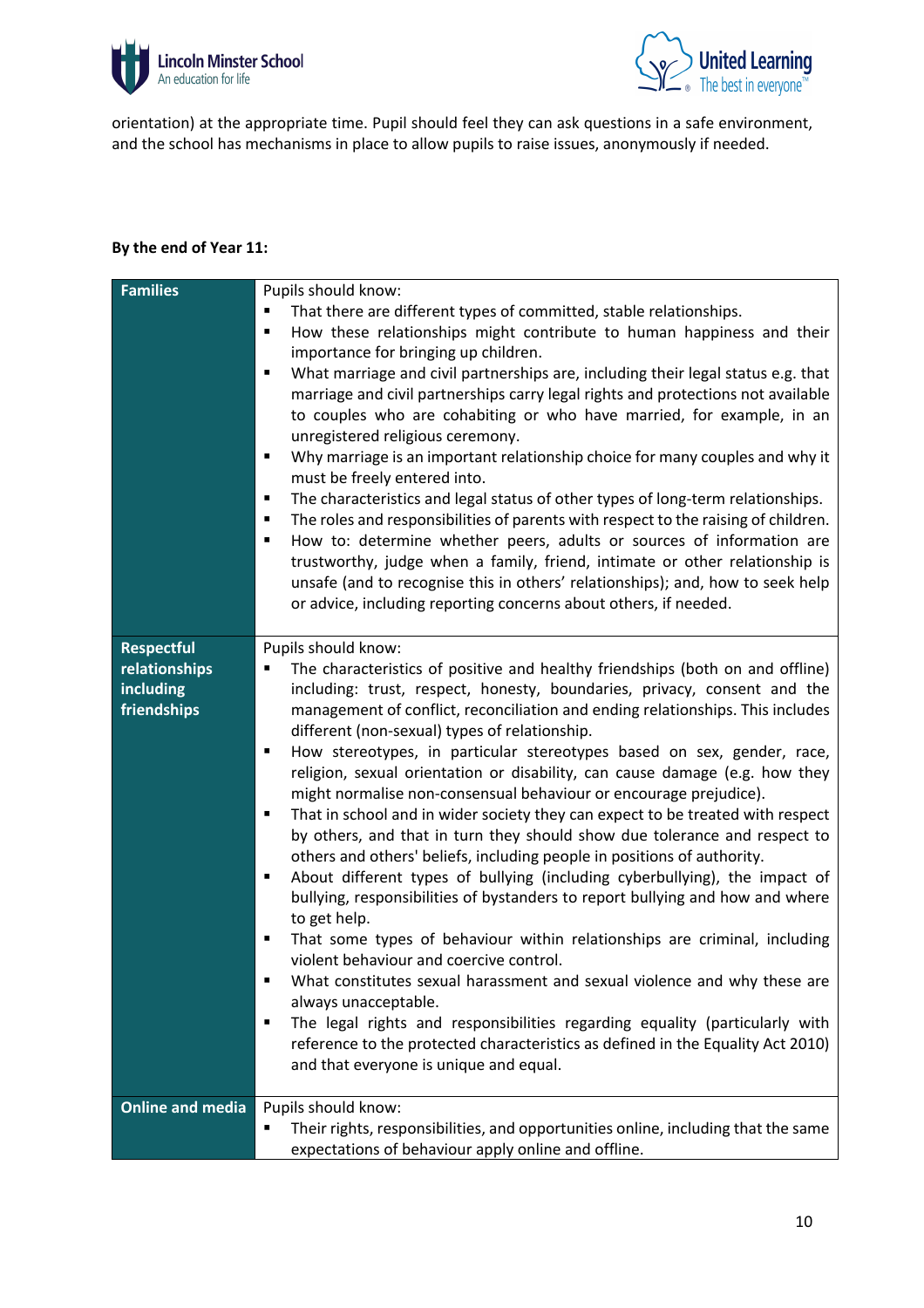



|                                                                              | About online risks, including that any material someone provides to another<br>٠<br>has the potential to be shared online and the difficulty of removing potentially<br>compromising material placed online.<br>Not to provide material to others that they would not want shared further and<br>٠<br>not to share personal material which is sent to them.<br>What to do and where to get support to report material or manage issues<br>٠<br>online.<br>The impact of viewing harmful content.<br>$\blacksquare$<br>That specifically sexually explicit material often presents a distorted picture of<br>٠<br>sexual behaviours, can damage the way people see themselves in relation to<br>others and negatively affect how they behave towards sexual partners.<br>That sharing and viewing indecent images of children (including those created<br>٠<br>by children) is a criminal offence which carries severe penalties including jail.<br>How information and data is generated, collected, shared and used online.<br>٠                                                                                                                                                                                                                                                                                                                                                                                                                                                                                                                                                                                                                                                                                                                                                                                                             |
|------------------------------------------------------------------------------|-----------------------------------------------------------------------------------------------------------------------------------------------------------------------------------------------------------------------------------------------------------------------------------------------------------------------------------------------------------------------------------------------------------------------------------------------------------------------------------------------------------------------------------------------------------------------------------------------------------------------------------------------------------------------------------------------------------------------------------------------------------------------------------------------------------------------------------------------------------------------------------------------------------------------------------------------------------------------------------------------------------------------------------------------------------------------------------------------------------------------------------------------------------------------------------------------------------------------------------------------------------------------------------------------------------------------------------------------------------------------------------------------------------------------------------------------------------------------------------------------------------------------------------------------------------------------------------------------------------------------------------------------------------------------------------------------------------------------------------------------------------------------------------------------------------------------------------------------|
| <b>Being Safe</b>                                                            | Pupils should know:<br>The concepts of, and laws relating to, sexual consent, sexual exploitation,<br>٠<br>abuse, grooming, coercion, harassment, rape, domestic abuse, forced<br>marriage, honour-based violence and FGM, and how these can affect current<br>and future relationships.<br>How people can actively communicate and recognise consent from others,<br>٠<br>including sexual consent, and how and when consent can be withdrawn (on<br>and offline).                                                                                                                                                                                                                                                                                                                                                                                                                                                                                                                                                                                                                                                                                                                                                                                                                                                                                                                                                                                                                                                                                                                                                                                                                                                                                                                                                                           |
| <b>Intimate and</b><br>sexual<br>relationships<br>including sexual<br>health | Pupils should know:<br>How to recognise the characteristics and positive aspects of healthy one-to-<br>one intimate relationships, which include mutual respect, consent, loyalty,<br>trust, shared interests and outlook, sex and friendship.<br>That all aspects of health can be affected by choices they make in sex and<br>٠<br>relationships, positively or negatively, e.g. physical, emotional, mental, sexual<br>and reproductive health and wellbeing.<br>The facts about reproductive health, including fertility and the potential<br>٠<br>impact of lifestyle on fertility for men and women.<br>That there are a range of strategies for identifying and managing sexual<br>pressure, including understanding peer pressure, resisting pressure and not<br>pressurising others.<br>That they have a choice to delay sex or to enjoy intimacy without sex.<br>٠<br>The facts about the full range of contraceptive choices and options available.<br>٠<br>The facts around pregnancy including miscarriage.<br>٠<br>That there are choices in relation to pregnancy (with medically and legally<br>٠<br>accurate, impartial information on all options, including keeping the baby,<br>adoption, abortion and where to get further help).<br>How the different sexually transmitted infections (STIs), including HIV/AIDs,<br>٠<br>are transmitted, how risk can be reduced through safer sex (including through<br>condom use) and the importance of and facts about testing.<br>How prevalence of some STIs, the impact they can have on those who contract<br>٠<br>them and key facts about treatment.<br>How the use of alcohol and drugs can lead to risky sexual behaviour.<br>٠<br>How to get further advice, including how and where to access confidential<br>٠<br>sexual and reproductive health advice and treatment. |